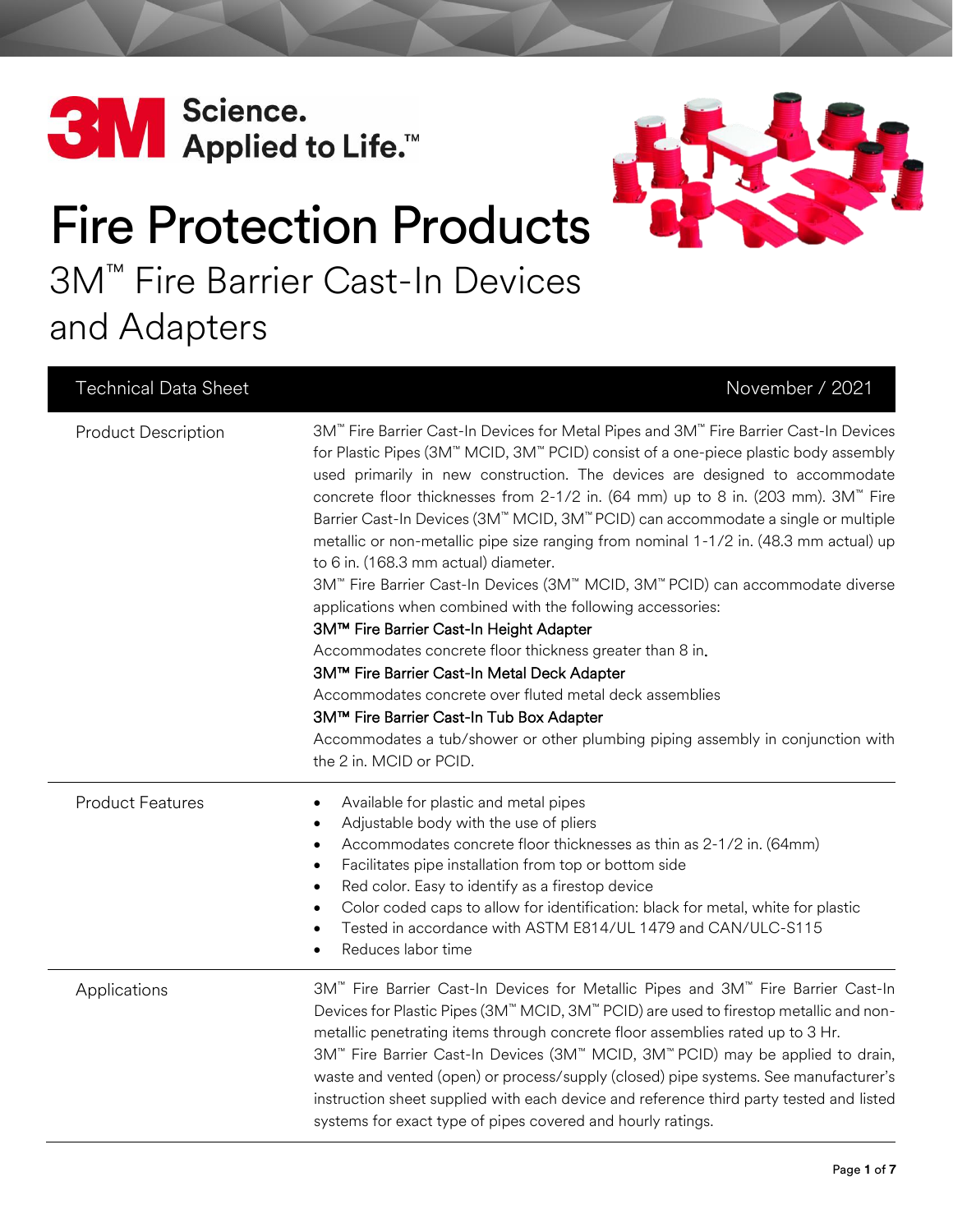# **3M Fire Protection Products**

#### 3M™ Fire Barrier Cast-In Place Devices and Adapters

Specifications **Installation shall be in strict accordance with manufacturer's written instructions, as** shown on approved shop drawings. When properly installed, these through-penetration firestops prevent the spread of fire, smoke and toxic gases, helping maintain the original fire resistance rating of the construction assembly that has been penetrated. 3M™ Fire Barrier Cast-In Devices shall be used in conjunction with 3M™ Fire Barrier Cast-In Device Adapters. 3M™ Fire Barrier Cast-In Devices and Adapters shall be listed by independent test agencies such as UL, Intertek, or FM and shall be tested under the pass/fail requirements of ASTM E814 (UL 1479) Standard Test Method for Fire Tests of Penetration Firestop Systems or CAN/ULC-S115 Standard Method of Fire Tests of Firestop Systems. Suitability for the intended application should be determined prior to installation.

| Performance and Typical<br><b>Physical Properties</b> | Colors Available                     | Red                                     |                           |                                    |                   |                       |         |
|-------------------------------------------------------|--------------------------------------|-----------------------------------------|---------------------------|------------------------------------|-------------------|-----------------------|---------|
|                                                       | <b>Body Material</b>                 | Linear low-density polyethylene (LLDPE) |                           |                                    |                   |                       |         |
|                                                       | Device and<br><b>Accessory Names</b> | Pipe<br>Size                            | Device for<br>Metal Pipes | Device for<br><b>Plastic Pipes</b> | Height<br>Adaptor | Metal Deck<br>Adaptor | Tub Box |
|                                                       |                                      | 2 inch                                  | 2MCID                     | 2PCID                              | 2HA               | 2MDA                  | 2TB     |
|                                                       |                                      | 3 inch                                  | 3MCID                     | 3PCID                              | 3HA               | 3MDA                  |         |
|                                                       |                                      | 4 inch                                  | 4MCID                     | 4PCID                              | 4HA               | 4MDA                  |         |
|                                                       |                                      | 6 inch                                  | 6MCID                     | 6PCID                              | 6HA               | 6MDA                  |         |

following tools: nails, wood or metal screws, pliers, reciprocating saw (3M™ Fire Barrier Cast-In Metal Deck Adapter only), oxyacetylene torch or similar device (3M™ Fire Barrier Cast-In Metal Deck Adapter only). See installation details below.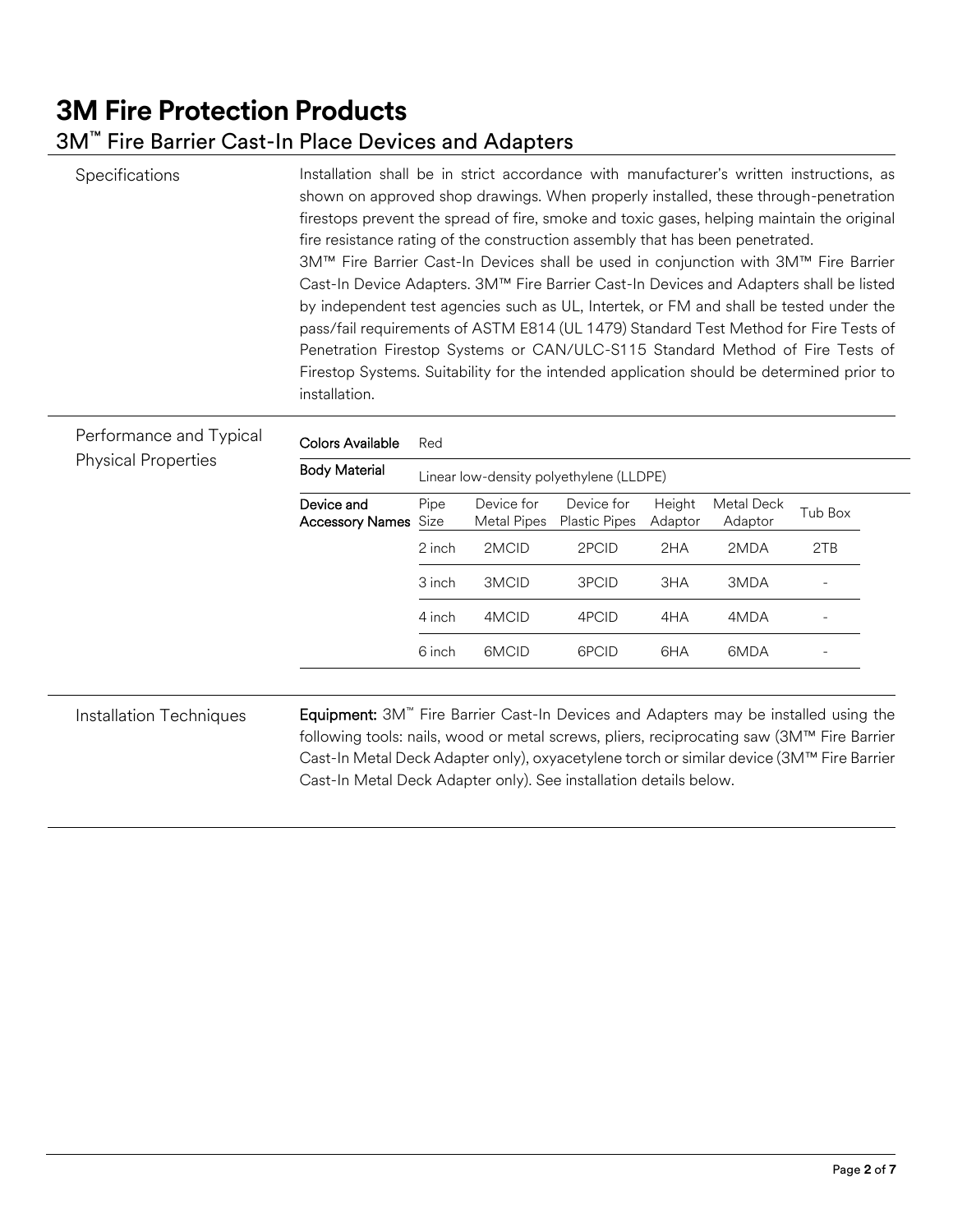3M™ Fire Barrier Cast-In Place Devices and Adapters

3M™ Fire Barrier Cast-In Devices (3M™ MCID, 3M™ PCID)









Step 1: Adjust to concrete pour depth

Step 2: Place, attach and cap

Step 3: Pour concrete



Step 4: Remove form and knock out cap

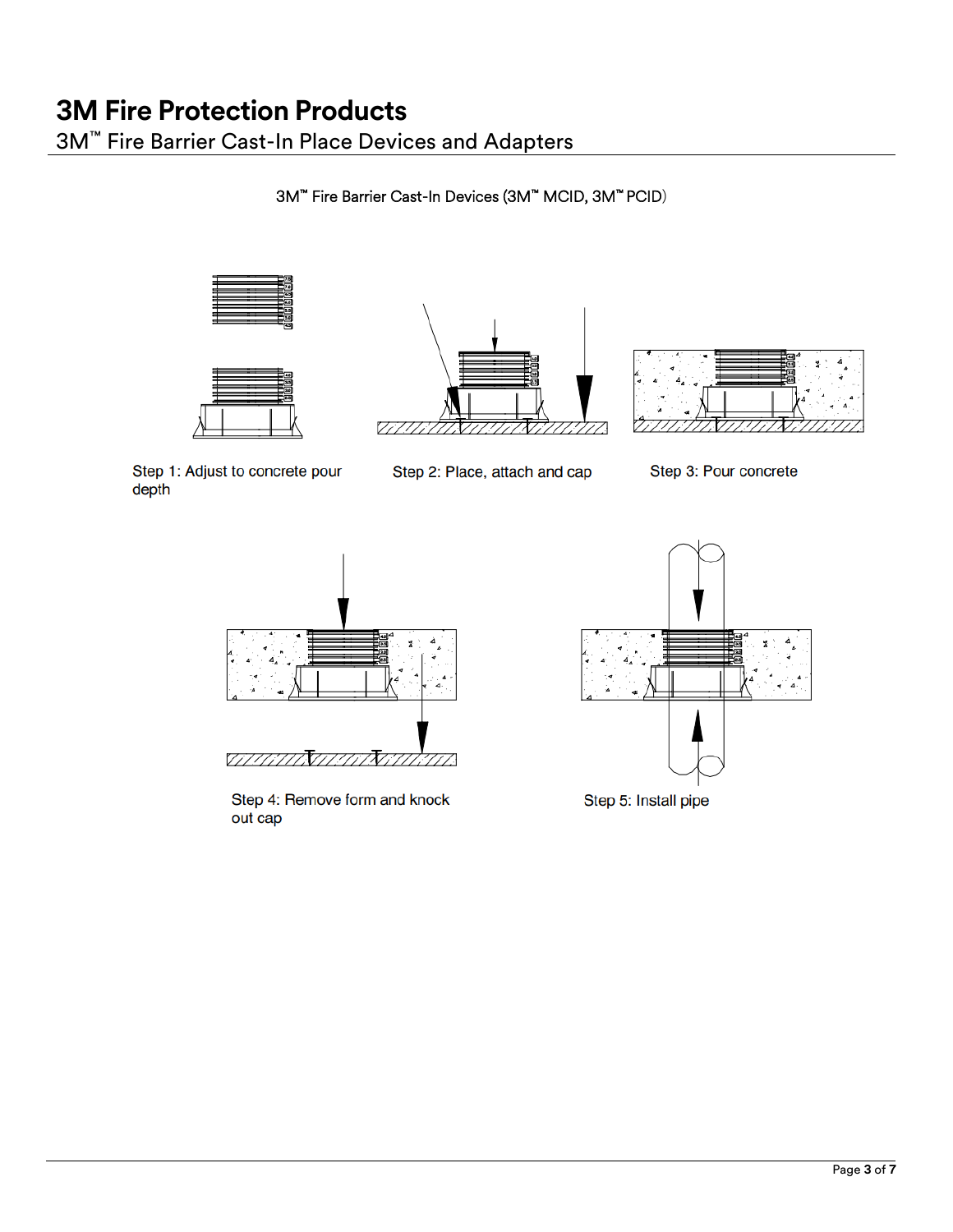## **3M Fire Protection Products** 3M™ Fire Barrier Cast-In Place Devices and Adapters

3M™ Fire Barrier Cast-In Metal Deck Adapter



1. Cut opening in deck and remove cut section of deck such that metal deck adaptor can sit flush on deck





3. Snap cast-in device onto metal deck adaptor



4. If required, adjust cast-in device to height of concrete pour (by hand or with pliers)



device cap and install penetrant to complete assembly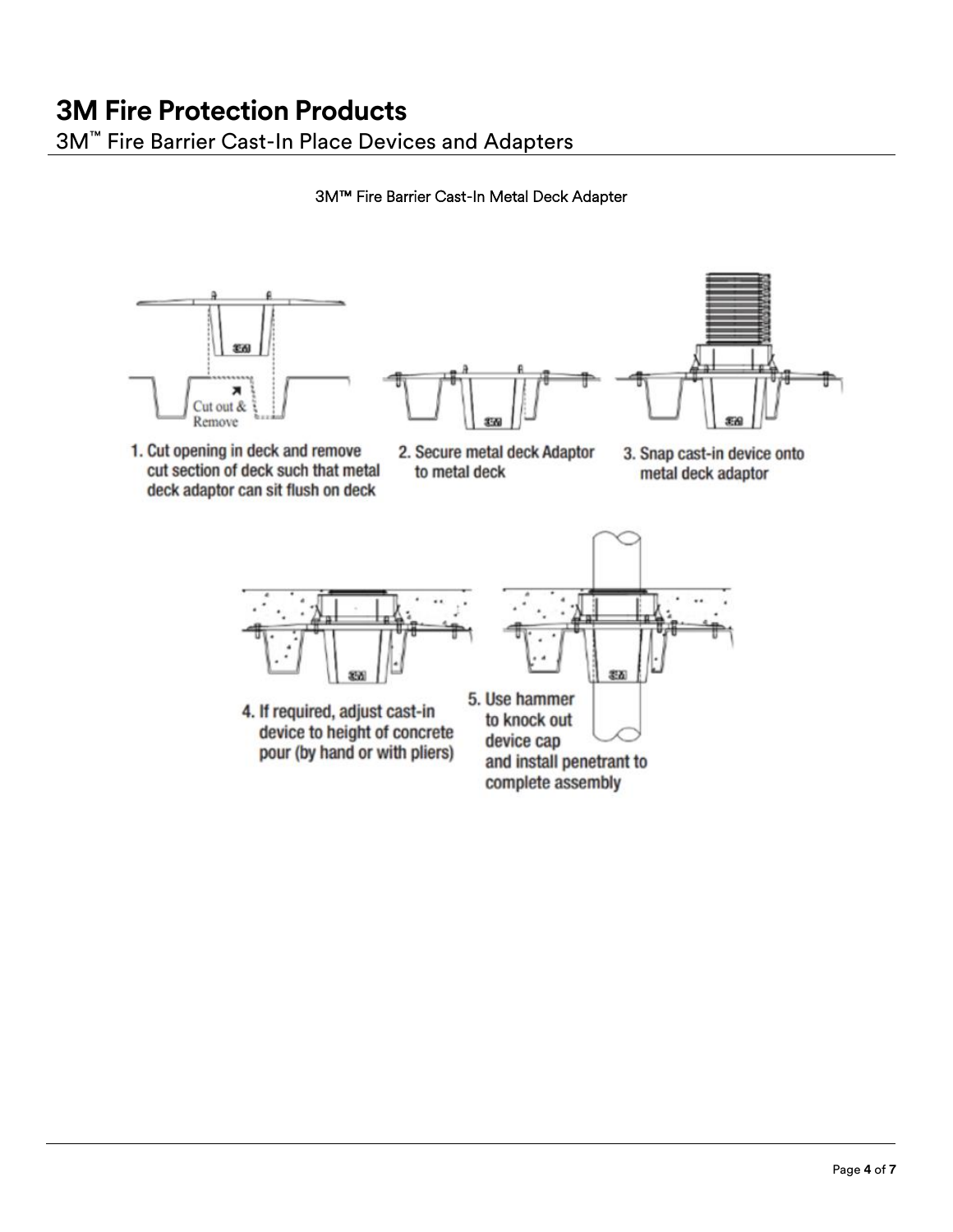## **3M Fire Protection Products** 3M™ Fire Barrier Cast-In Place Devices and Adapters

#### 3M™ Fire Barrier Cast-In Tub Box Adapter



<u>VAN ANTALIA ANTILIA ANTILIA ANTILIA ILI</u>

Adjust CID and tub box leg



Attach leg to TB and CID to TB, position and attach assembly



Remove form

Install pipe - complete assembly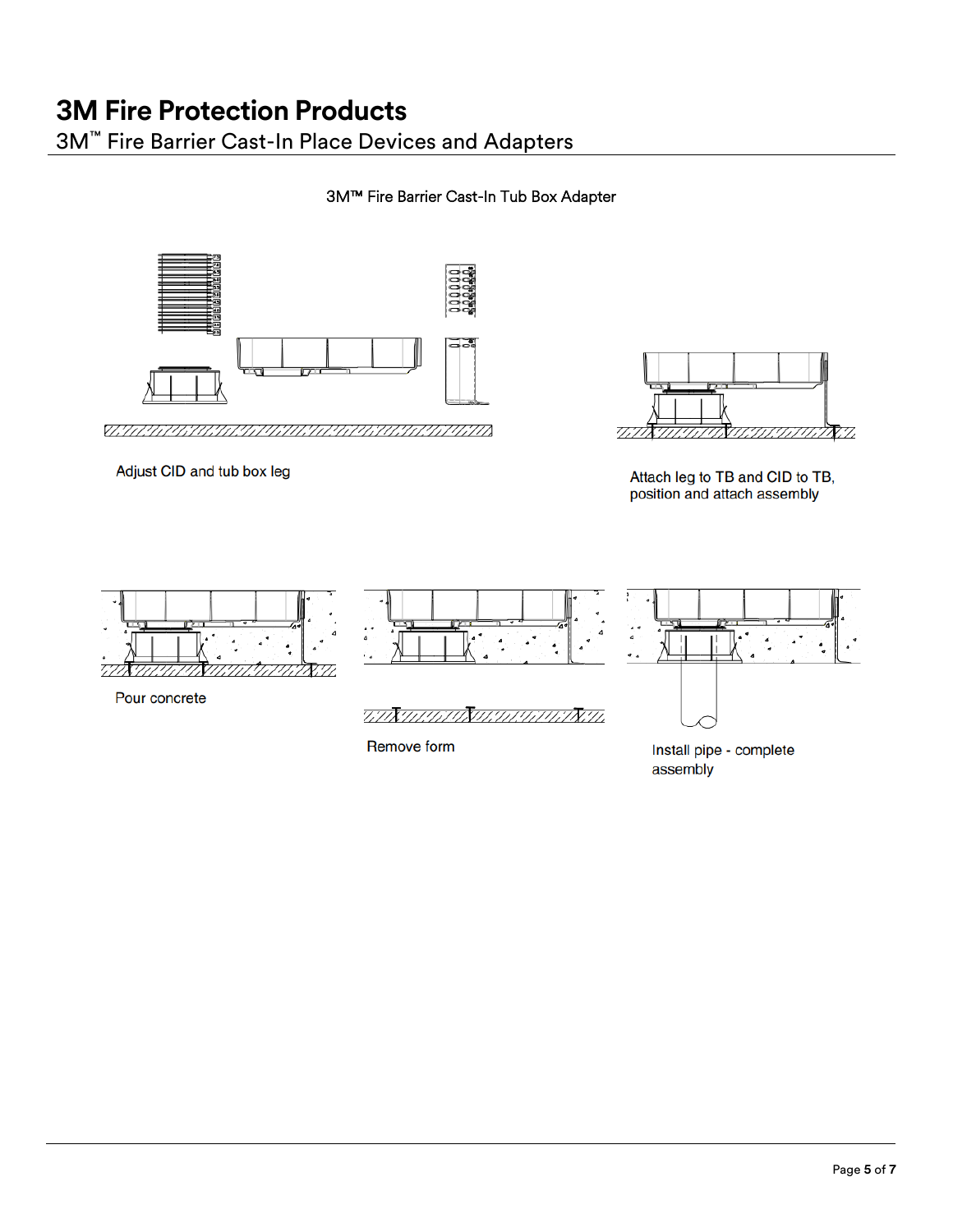# **3M Fire Protection Products**

3M™ Fire Barrier Cast-In Place Devices and Adapters

#### 3M™ Fire Barrier Cast-In Height Adapter



Limitations: It is recommended that 3M<sup>™</sup> Fire Barrier Cast-In Devices and Adapters are applied when the product is at a temperature between 40°F (4°C) and 110°F (43°C). It is recommended that 3M™ Fire Barrier Cast-In Devices and Adapters be applied when the ambient air temperature is 32°F (0°C) or higher.

For optimal results, 3M™ Fire Barrier Cast-In Devices and Adapters must be installed before concrete is poured.

*Consult a 3M Authorized Fire Protection Products Distributor Sales Representative for applicable UL, cUL, ULC, Intertek or other third-party drawings and system details*